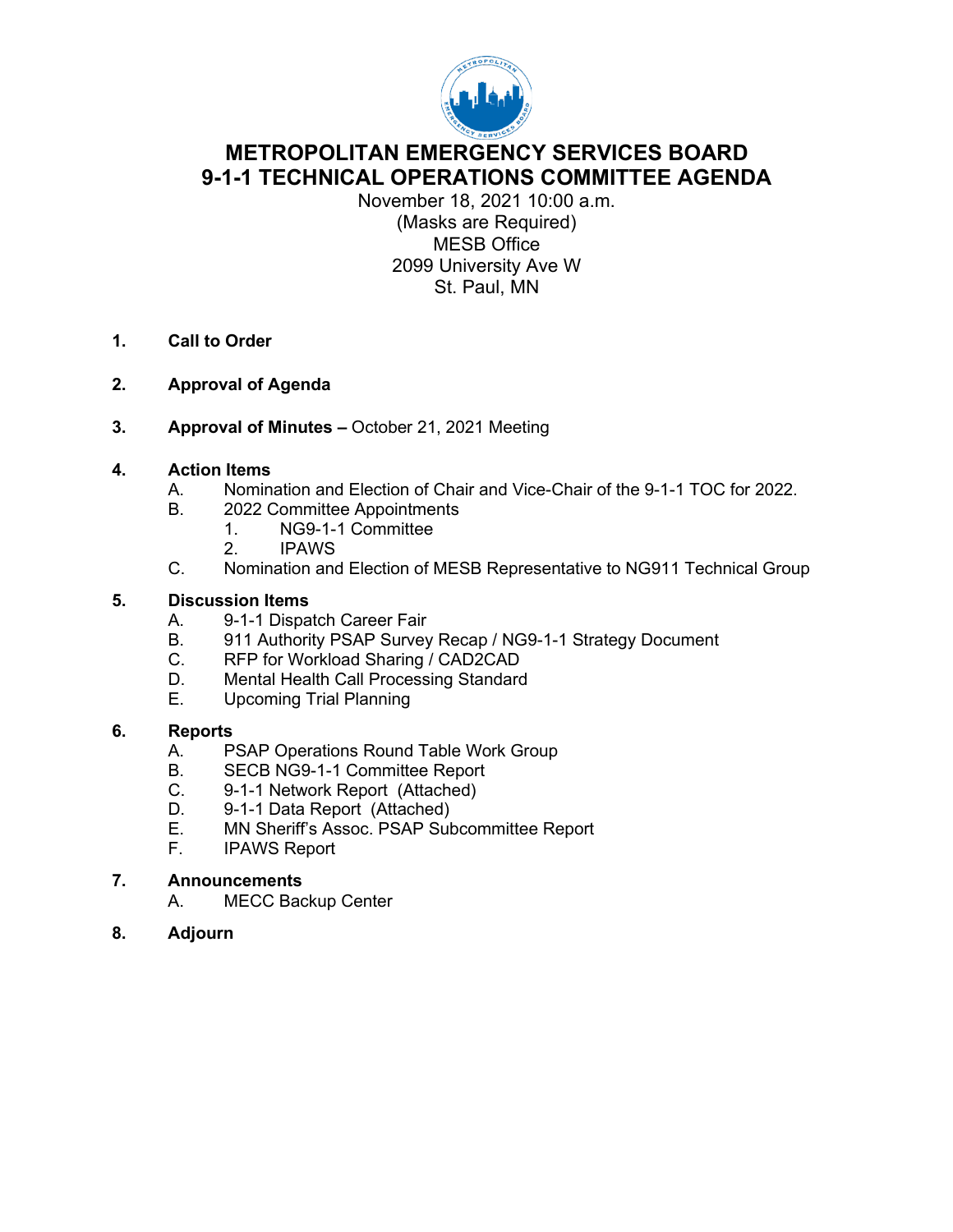#### **Metropolitan Emergency Services Board 9-1-1 Technical Operations Committee Draft Meeting Minutes October 21, 2021**

#### **Committee Members Present:**

Laura Anderson, Sherburne County Carrie Bauer, Scott County Sara Boucher-Jackson, Metro Airport Susan Bowler, Carver County John Elder, Isanti County Dan Klawitter, Hennepin EMS Janelle Harris, City of Edina Joni Hodne, City of Minneapolis

Tony Martin, Hennepin County Cheryl Pritzlaff, Dakota County LaVae Robinson, City of Bloomington Marv Solberg, St. Louis Park Val Sprynczynatyk, Anoka County Jake Thompson, Chisago County Lisa Vik, Eden Prairie

**Guests:** Rick Burkholz, IES; Jack Cooper, Hennepin County; Greg Ehrsam, Motorola; Scott Haas, Scott County; Jake Jacobson, Lumen; Stacy Kaiser, MNIT-online; Robert Madich, IES; Kari Morrissey, Anoka County; Lauren Petersen, Metro Airport, Scott Petersen Minneapolis PD; Sandi Stroud, ECN-online; Dave Taylor, IES

MESB Staff: Marcia Broman, Tracey Fredrick, Mike Mihelich, Jill Rohret, Martha Ziese

### **1. Call to Order**

Susan Bowler called the meeting to order at 10:00.

*2. Approval of October 21,2021 Agenda* 

*Motion (Elder/Martin) to approve the October 21,2021 Agenda. Approved.* 

# **3. Approval of Minutes**

*Motion (Sprynczynaty/Pritzlaff) to approve the September 16,2021 revised TOC minutes. Approved.* 

# **4. Action Items**

# **A. Approval of Final Draft of OSN After Action Report**

Jill Rohret said a group including PSAP, Radio TOC, and emergency management representatives met multiple times over the summer to create a draft of the OSN After Action Report. This group also coordinated with ECN and the State-wide Emergency Communications Board. The draft includes Land Mobile Radio (LMR), Public Safety Answering Point (PSAP) operations, interoperability, call handling, Integrated Public Alert and Warning System (IPAWS), and wireless broadband. Strengths and opportunities for each area are discussed. The draft is not for public consumption. Two typos were found in the final version, which have been corrected. There was also a suggestion to remove the reference to the specific encrypted talkgroup and replace with "regional encrypted resource".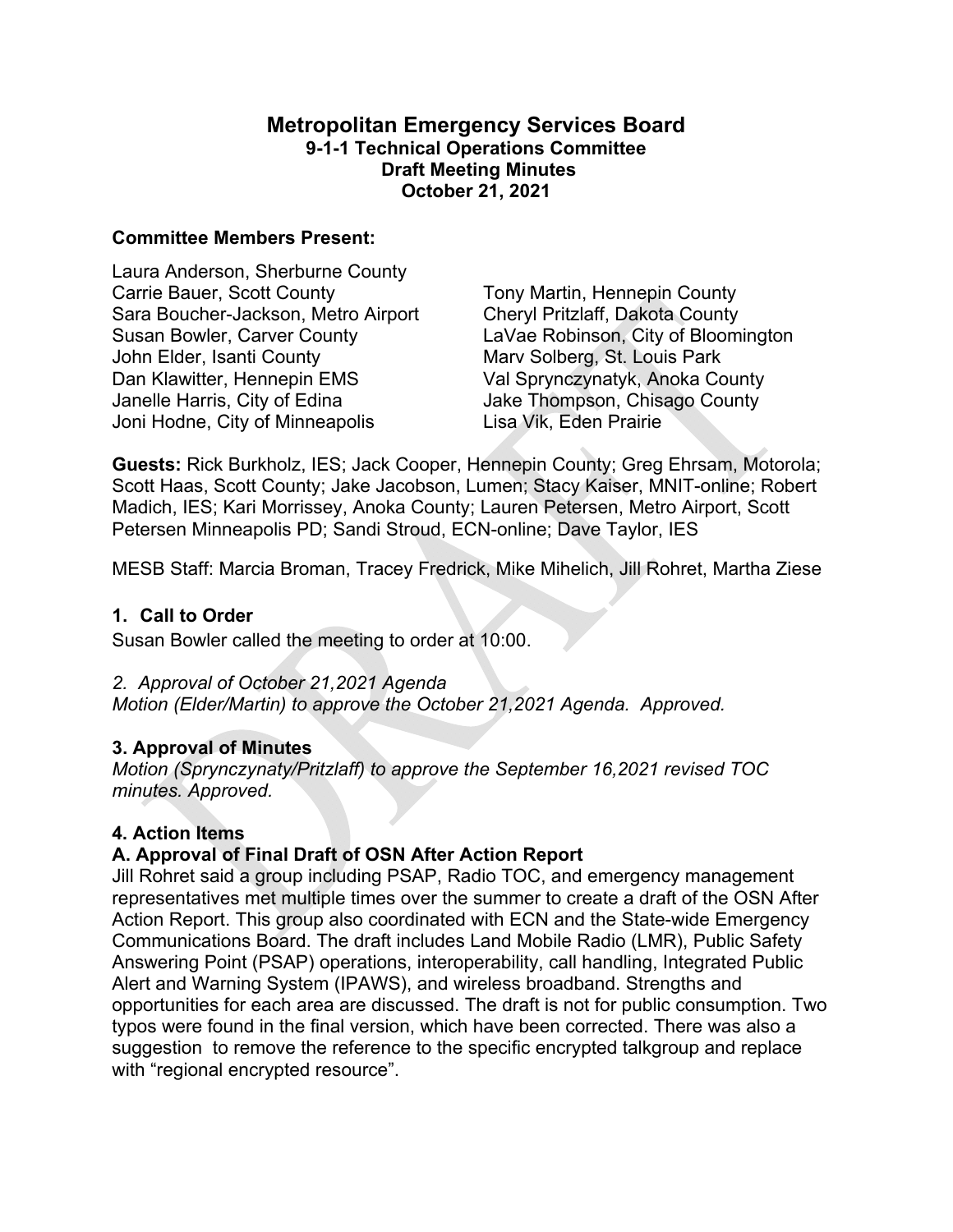*Motion (Martin/Elder) to approve final draft of OSN After Action Report with the correction of the two typos and change to replace reference to specific encrypted talkgroup with regional encrypted resource. Approved.* 

### **5. Discussion Items**

#### **A. ECN PSAP Cybersecurity Assessments and SOC Resources**

Sandi Stroud and Stacy Kaiser made an online presentation.

Jake Thompson asked how this would be accomplished without hurting the integrity of the 9-1-1 network?

Kaiser said they would work with that pilot group and ensure the 9-1-1 endpoint would be a part of that pilot group. It would be in monitoring mode only. The PSAPs will be running their current in-house anti-virus software. Crowdstrike software will often catch what the anti-virus software does not. Crowdstrike is being used in over 19 counties and over 45,000 endpoints at the state. Crowdstrike is also used by a lot of federal partners and larger cities like New York and their police department. It is installed on the pilot PSAP servers as sell.

Rohret said assessments for the cost to PSAPs has not been addressed.

Kaiser said a very large initial survey will be done. The cyber security group will make a visit to each site.

Stroud said the counties that are part of the Crowdstrike pilot will use that tool to provide inventory of the environment.

Thompson asked what 9-1-1 systems will be assessed?

Kaiser said they will not be looking into individual CAD systems.100% of the southwest PSAPs have signed up to participate. The assessments will be done region by region. There will be a kick-off meeting when closer to the metro timeframe. All PSAPs that are connected through the ESInet are eligible to participate.

Martin asked if the intention was to cut off a PSAP to others if in fact a threat was found from Crowdstrike?

Stroud said yes, and this master control PSAP Center will make isolating the problem much easier. The new federal grant that will hopefully make it through the infrastructure bill is heavily geared toward cyber security. Conversations are also beginning on cyber security for the ARMER System.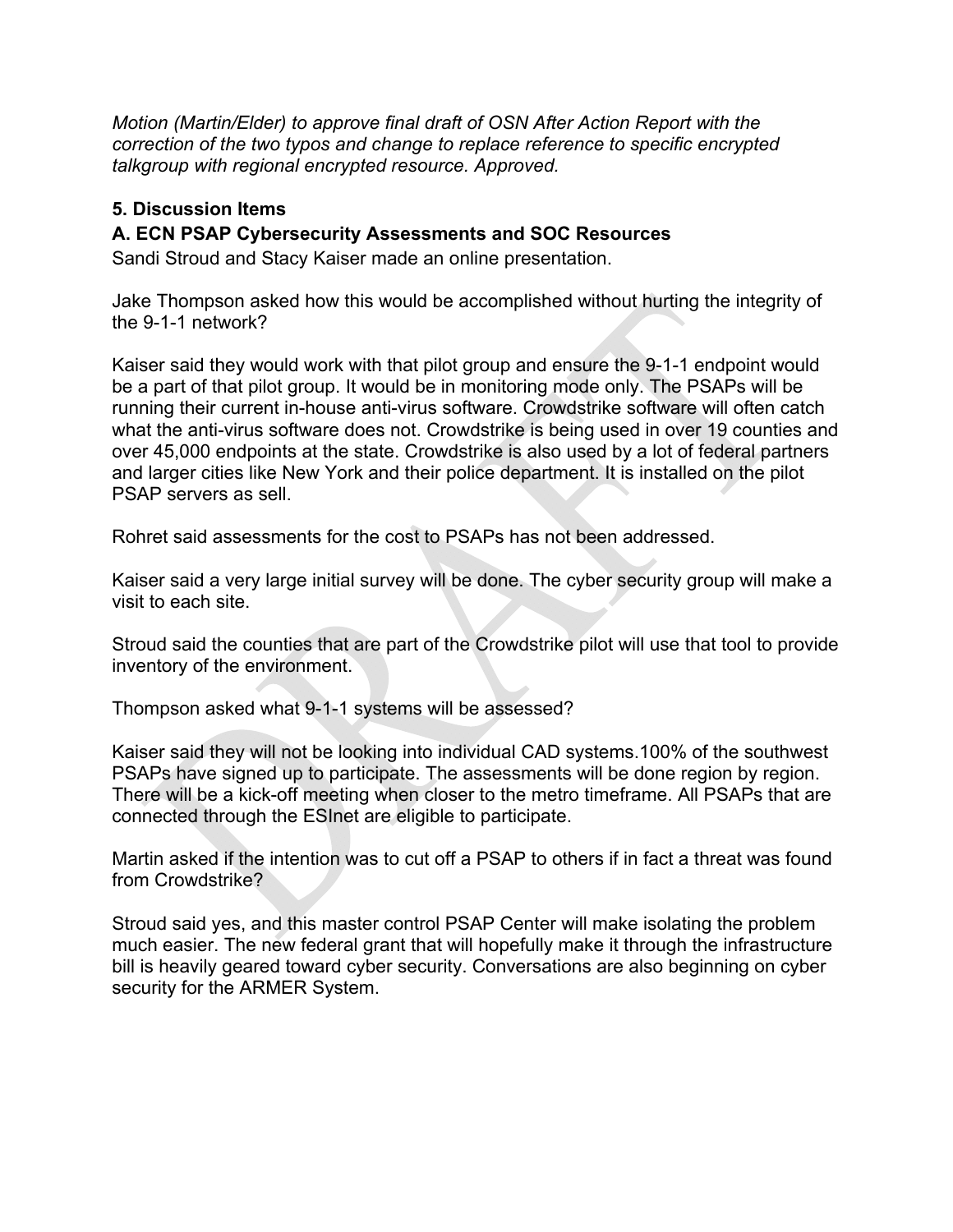#### **B. ECN – Workgroup to Clarify/Rewrite Statute with Mental Health Community**

Stroud said there has been discussion about ECN developing a document that might provide some guidance on how to interpret Travis' Law and the mental health legislation. After meeting with ECN's legislative liaison for DPS, ECN was given explicit instructions that they are not able to do that because the legislation was not presented by ECN and there were so many undefined terms.

Stroud said ECN was encouraged to reach out to NAMI and the Mental Health Legislative Network (MHLN) about some of the issues regarding how the law is being interpreted. ECN did meet with the MHLN at the state level, and the MHLN was surprised about some of the very high-level feedback they were given by ECN, such as confusion about the term "referral", which is not part of the 9-1-1 workflow right now. This made the MHLN recognize the spirit of what they were trying to do was not operationally being implemented. They realized they would need help from the 9-1-1 community to better flesh out the legislation. The MHLN is looking for a few key volunteers to work on this legislation to then bring back to ECN and onto the SECB to get a volunteer to set up a work group to submit to the legislature the session after next. Part of the reason for that is there may be a fiscal impact. This gives Martin's group time to work out some guidance for operationalizing.

Tony Martin said he thought the NG9-1-1 group which is already in place would be utilized and would bring in NAMI and a legislative group. Understanding that ECN cannot make recommendations to any legislation, doesn't mean other counties and cities can't be on board to help with that legislation.

Stroud said she agreed and that since ECN can only shape what the law will look like but not dictate how PSAPs function operationally, the work group could be extended out to include other stakeholders. ECN can be involved in re-defining legislation. ECN can recommend changes, but because ECN is part of the executive branch, those changes would go up to the commissioners, and then to the governor's office to become part of the governor's initiative. Any group has the ability to propose changes and show support.

# **C. Mental Health Call Processing Standard**

Tony Martin said the group is still meeting. The frequency will most likely increase. The group has met with the MN Sheriffs and Police Chief's groups. Next week there will be a meeting with the MN Department of Human Services Crisis Group. They will also meet with the state NG9-1-1 group. It is hoped a good best practices draft will be ready by the end of the year. A visit is planned in December to view the Denver Star model.

# **D. 9-1-1 Dispatch Career Fair**

Susan Bowler said it was very well attended. The group agreed the best time to have the next career fair would be in February. Lisa Vik will check on space in Eden Prairie. The group would also like to hold this event at least once per year and move around the metro area.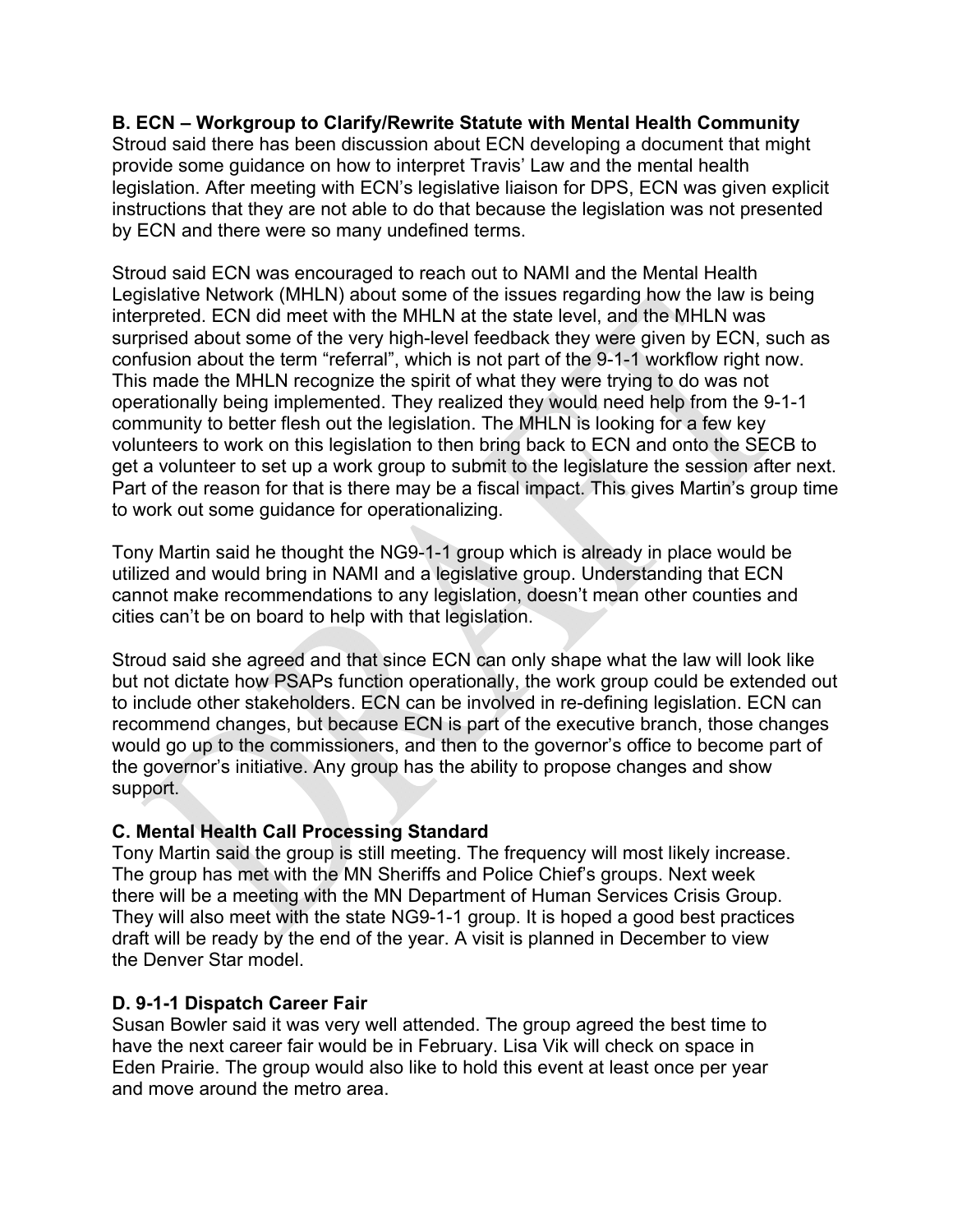# **E. 911 Authority PSAP Survey Recap**

Mike Mihelich said 22 responses were received. 911 Authority is now compiling and analyzing the data from the surveys. The survey monkey is closed, but if there is additional input email Mihelich.

# **F. RapidSOS Emergency Data Exchange (EDX)**

Mihelich said that the new RapidSOS EDX product is a CAD-to-CAD platform in the gov cloud. It is to be a very low cost platform. A consultant will be helping with this initiative. It is anticipated it will be available in the first quarter of 2022.

#### **G. RFP for Workload Sharing/CAD2CAD**

Mihelich said there were 2 responses. A recommendation for a vendor will be made to the MESB at the November  $10<sup>th</sup>$  meeting.

# **H. PSAP Impacts of METCOM Encryption**

Mihelich said that the Radio TOC decided to put off discussion on this topic until the states change management and encryption discussions. A lot of data has been gathered from the PSAPs surveys.

#### **I. Upcoming Trial Planning**

Tony Martin said the Potter trial is scheduled to begin November 30<sup>th</sup>. The Executive Committee of Operation Safety Net has begun meetings for this event. Those attending meetings for the communications component are Minneapolis, Hennepin County, National Guard and Ramsey County, Mike Mihelich, and others. The core planning team for radio is Leticia Cardenas from Minneapolis, Curt Meyer from Hennepin County, and Nate Timm from Washington County. The initial communications plan will be presented to the Executive Committee on November 4<sup>th</sup>. There will be a meeting with all the metro PSAPs before the trial begins.

Martin said there would be a one-page instruction sheet provided in case there is a need to assist other PSAPs with calls. This will be an updated version of what was used this past spring.

# **6. Reports**

#### **A. PSAP Operations Roundtable Work Group**

Kari Morrissey said there are recorded training options available.

#### **B. NG9-1-1 Committee Report**

Janelle Harris said discussed at the last meeting were the state's webinars, upcoming webinars, the regional stakeholders meeting, the after-action report, the 9-1-1 fee diversion and 9-1-1 PSAP data.

Harris said there was a recommendation to form a technical workgroup to help manage and analyze the 9-1-1 PSAP data. After the other region's surveys are compiled and analyzed, it is hoped that all regions will nominate a representatives to form this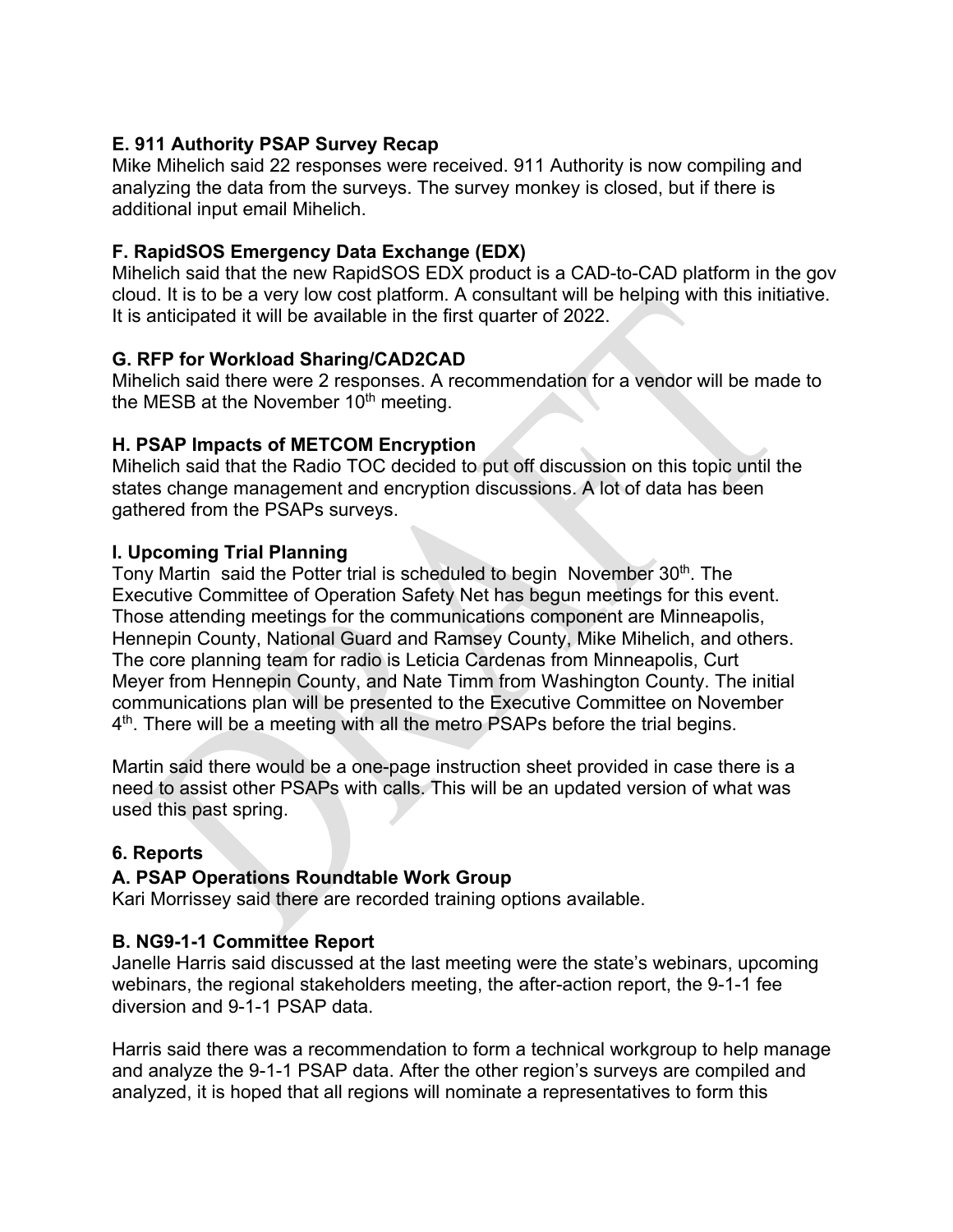workgroup at their next meeting; presented to the NG9-1-1 committee for approval at the December 15<sup>th</sup> meeting.

Statute 403, allowable use of 9-1-1 fees 750 responses to the pension survey

Lavae Robinson said the re-classification training/standards work group has been meeting weekly. Points to be covered: definition, training curriculum standards, grandfathering in current dispatchers, drafting the letter to the legislature. The deadline for the letter is January 15<sup>th</sup>,2022.

#### **C. 9-1-1 Network Report**

Mihelich said work continues with 911 Authority to draft the NG9-1-1 RFP. Now that all the PSAP data is in there will be a deep dive into the data to see how the NG9-1-1 RFP will affect the PSAPs financially and from an equipment standpoint. A strategy document will be written to share with the PSAPs.

#### **D. 9-1-1 Data Report**

Marcia Broman said T-Mobile has been asked to supply data for 60 days surrounding their location based routing initiative to confirm that their routing to correct PSAPs was still on track. Results were very similar to the Phase ll trial. 72% of T-Mobile's wireless calls are utilizing location-based routing. Similar improvement in PSAP call transfers; 5- 40% improvement.

#### **E. MN Sheriff's Association**

Tony Martin said the last couple of meetings there have been discussions on telecommunicator re-classification and pension, and how the group can help support those initiatives. The focus was on the 9-1-1 Saves Act and providing and gathering talking points PSAPs can bring to their elected officials. There was discussion on creating a one-pager for PSAPs to use for the FLSA exemption. Also discussed was dispatcher recognition and the strike force report.

#### **7. Announcements**

LaVae Robinson said the MSA/APCO/NENA Conference begins next Tuesday in Alexandria.

#### **8. Adjournment**

*Motion (Robinson/Martin) to adjourn. Approved.*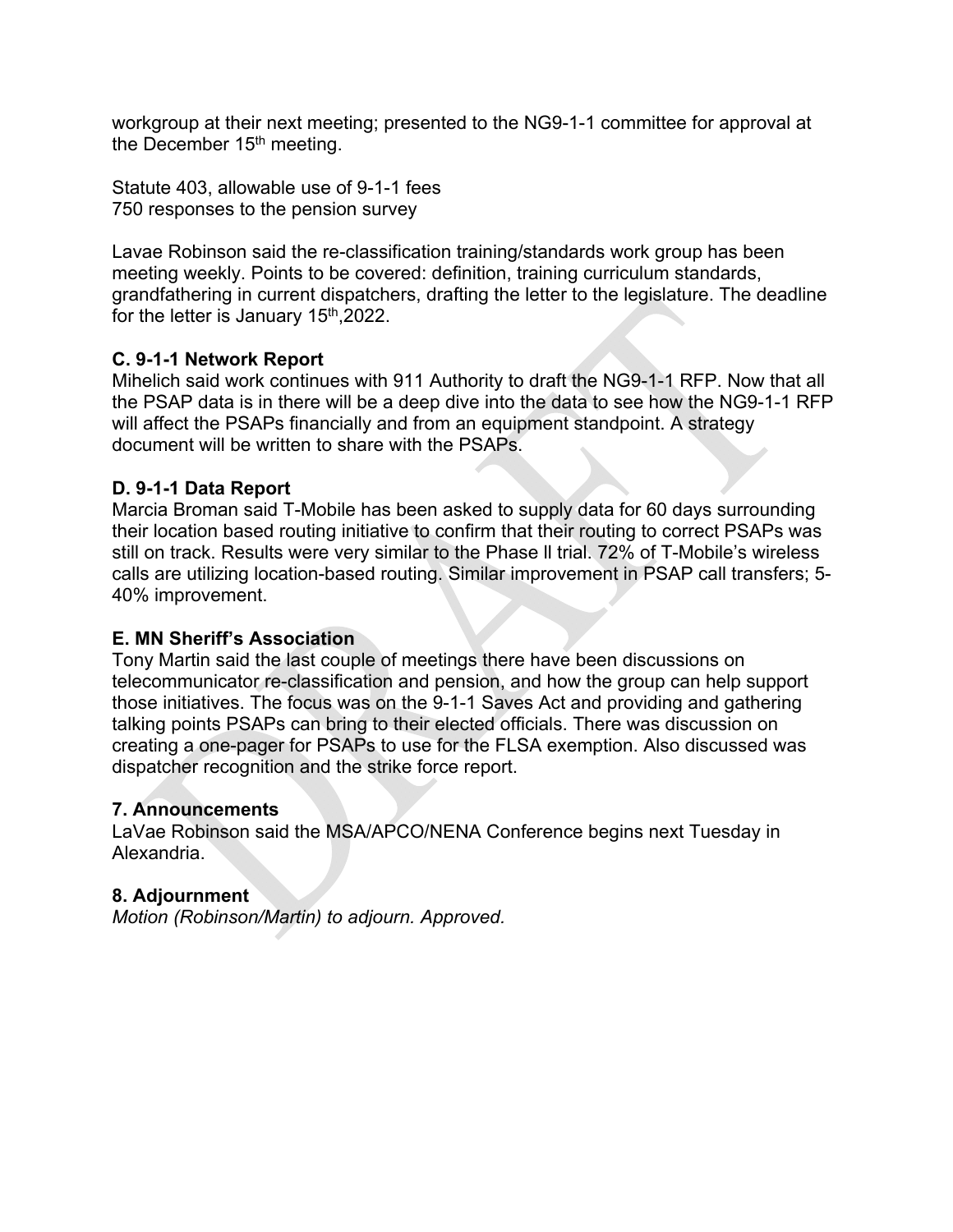#### **Metropolitan Emergency Services Board 9-1-1 Technical Operations Committee Network Report November 12, 2021**

#### **Agenda Number 6.C.**

#### **Text-to-9-1-1:**

Washington Co. is the only remaining primary PSAP in the metro area that has not yet implemented text capabilities on their answering applications. Washington plans to implement text messaging concurrent with their 9-1-1 answering application upgrade. The new system is tentatively scheduled to be implemented December 7<sup>th</sup>.

#### **NG9-1-1 ESInet:**

The NG9-1-1 ingress system implementation is underway. Work continues for the MESB and ECN on the RFP(s) for NG9-1-1 core services and 9-1-1 system egress connectivity between the core services and the PSAP. ECN has contracted with Federal Engineering for professional and technical services to assist in the RFP process. The MESB has contracted with 911 Authority for professional and technical services to also assist in the core services and egress RFP process. The RFP will be posted in late December or January of 2022.

#### **Workload Sharing/CAD2CAD**

The MESB continues to focus on giving our PSAPs better continuity-of-operations (COOP) options as well as enabling workload sharing for the PSAPs that are interested in working together. An RFP was posted for a consultant to provide us with a CAD2CAD study that describes available solutions, outlines a governance structure for participating PSAPs, provides costs of the solution, and gives financial strategies to implement the solution. Two responses were received for the RFP and the workgroup evaluation team scored Winbourne Consulting, LLC as the winning proposal.

#### **Lumen Central Office Condition 4 Routing Yearly Update**

Lumen will be sending out an email asking each of you who have Lumen central offices within your PSAP service area to review the routing information they have on file to use if one of their central offices becomes isolated from the 911 network or the rest of the public switched telephone network. Here are the scenarios that describe the isolation situations that could require Condition 4 (Central Office Isolation) routing (C4R):

#### • **In a Remote/ Host Central Office environment Scenario #1**

In the event that the host's central office ES trunks and the public switched network fail, calls could be re-routed to a ten-digit telephone number which resides inside the boundaries of (1) the remote CO, (2) the host CO, or (3) other remote CO's served by the host central office.  $*$ Note: The C4R number must be a Lumen analog (POTS) telephone number in this scenario and cannot be a ported number to another provider or SIP.

• **In a Remote/ Host Central Office environment Scenario #2** In the event that the host's central office ES trunks fail, while the public switch network remains intact, calls can be re-routed to a ten-digit telephone number which resides inside, or outside, of the boundaries of the host central office experiencing the ES trunk failure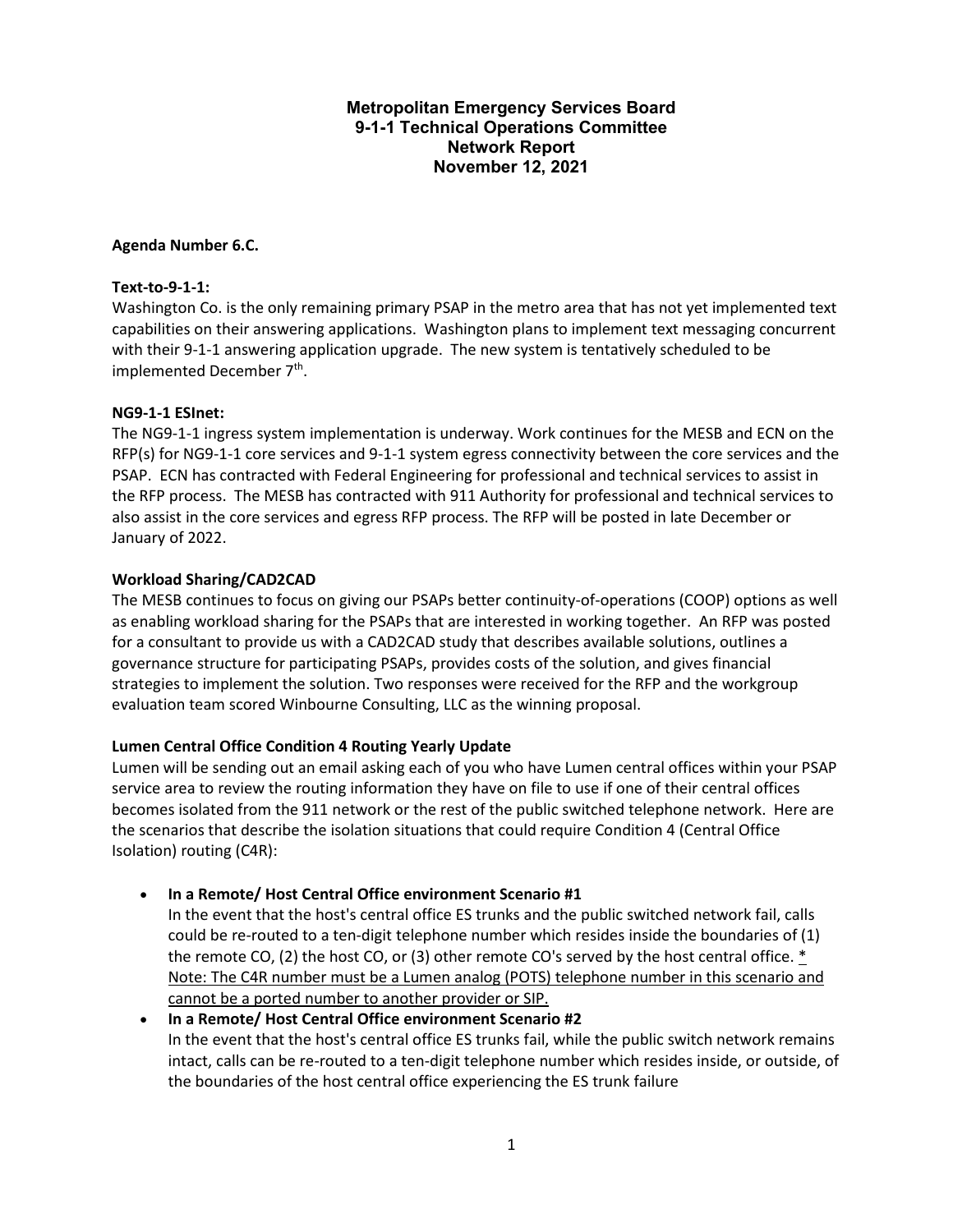#### • **In a Remote/ Host Central Office environment Scenario #3**

A 911 call can be re-routed to a ten-digit telephone number that resides within the boundaries of the remote central office, which is experiencing a failure of its host's umbilical. \* Note: The C4R number must be a Lumen analog (POTS) telephone number in this scenario and cannot be a ported number to another provider or SIP. \* Note: In this scenario Remote Central Office 911 reroutes are automatically activated by the Remote Central Office when it experiences any failure of its Host umbilical.

PSAPs that have had upgrades in the past year, will especially want to ensure the C4R numbers on-file are updated. For instance, RCECC has moved most of their POTS lines to SIP, so Scenario 1 & 3 numbers should be verified and/or updated.

End of report.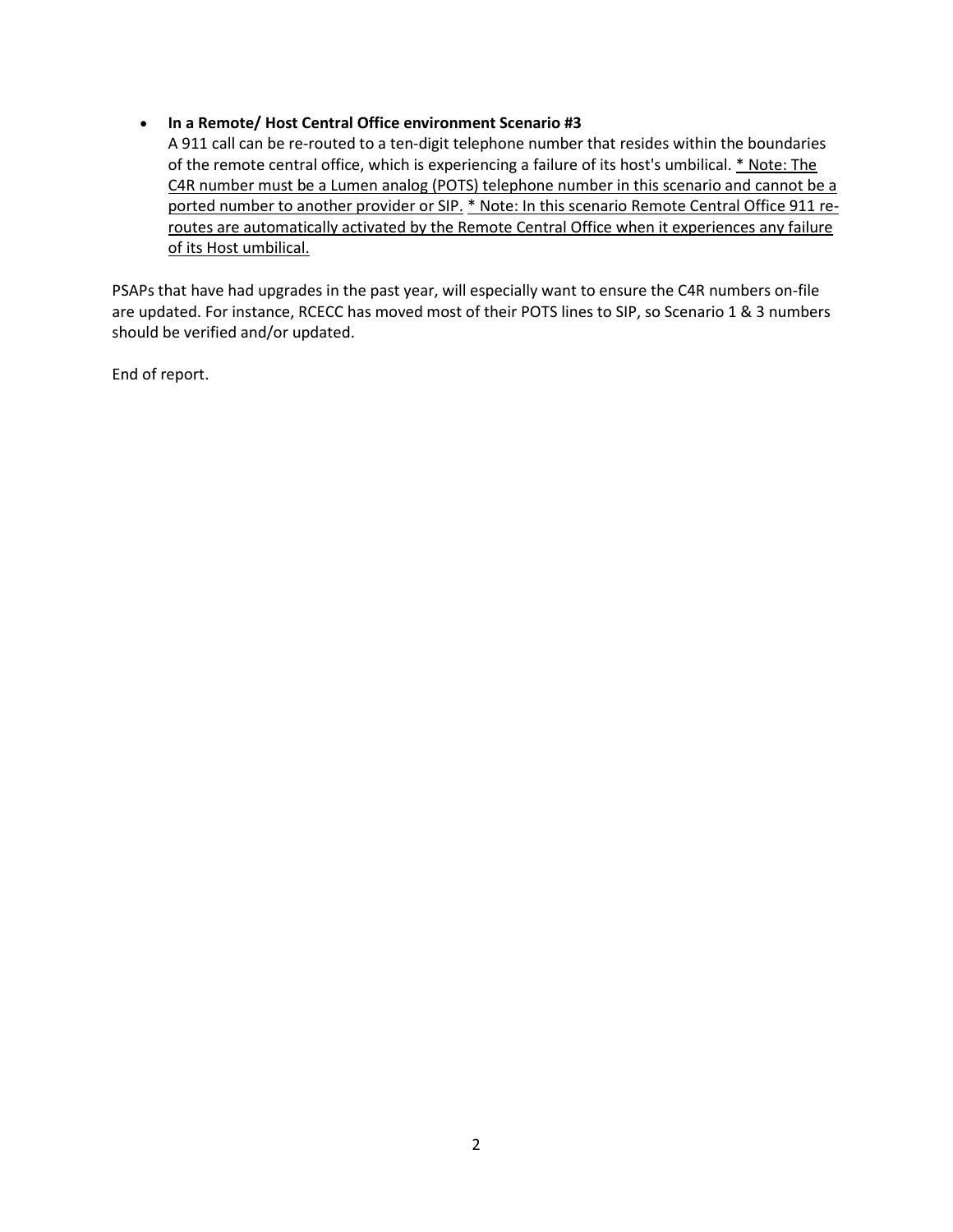### **Metropolitan Emergency Services Board 9-1-1 Technical Operations Committee 9-1-1 Data Report November 18, 2021 Meeting**

**1. Importance of GIS for 9-1-1:** PSAP managers are strongly encouraged to assist their GIS counterparts in communicating to key decisionmakers and county leadership what a **vital role GIS has to their current and future PSAP operations**. Geospatial datasets provide foundational data for PSAP CAD/mapping systems and future NG9-1-1 core services, as well as support many other non-public safety uses that are important to cities and counties.

# **2. Regional Data QA/QC:**

- a. MESB is beginning to review results from the November submission of metro regional data for **NG9-1-1 data validations,** internally at MESB and through GeoComm's Data Hub. This review will result in outreach to the county GIS contacts for recommended data remediations. Post-pandemic construction has resulted in a noticeable increase in the metro address data, so continued cooperation from county GIS staff on making these data edits and keeping their address points and road centerline data synchronized with each other is greatly appreciated.
- b. **Proactive 9-1-1 call location audits** continue for the 10-county region once a week using ALI retrieval logs and the metro regional road centerline, address point, and MSAG data. This process has been helpful in identifying needed VoIP service provider data remediations, as well as some address point additions.

#### **3. Metro Regional GIS-derived MSAG transition:**

- a. *Complete:* Chisago County, Dakota County, Anoka County, Eden Prairie, St Louis Park, Edina, Bloomington, Ramsey County, Isanti County, Hennepin Sheriff (majority of communities)
- b. *In preparation stage at MESB:* Carver County, Hennepin Sheriff (a few remaining communities), Scott County (early-stage preparation)

#### **4. ECN 1Spatial Project:**

- a. *Regional Data Submission for NG9-1-1 data validation:* Some initial issues were experienced with MESB submissions to the 1Spatial platform. MnGeo/ECN/1Spatial have been finetuning the platform to support the submission datasets the size of metro 10 county region. As the 1Spatial rollout continues to evolve, the MESB team will evaluate how the 1Spatial data validation tools can best complement existing metro regional NG9-1-1 data preparation and QA/QC processes. ECN has stated that all remaining MnGeo NG9-1-1 validations will have been migrated over to the 1Spatial platform in November.
- **5. Regional Dataset Aggregation Portal Methodology**: MetroGIS partners are currently evaluating alternative methods for metro county dataset submission for regional aggregation/validation. The CKAN portal currently used by MetroGIS for regional aggregation is being sunset. MnGeo has stated it does not intend to pick up ongoing financial support of the CKAN portal as ECN transitions to 1Spatial's 1DataGateway method.